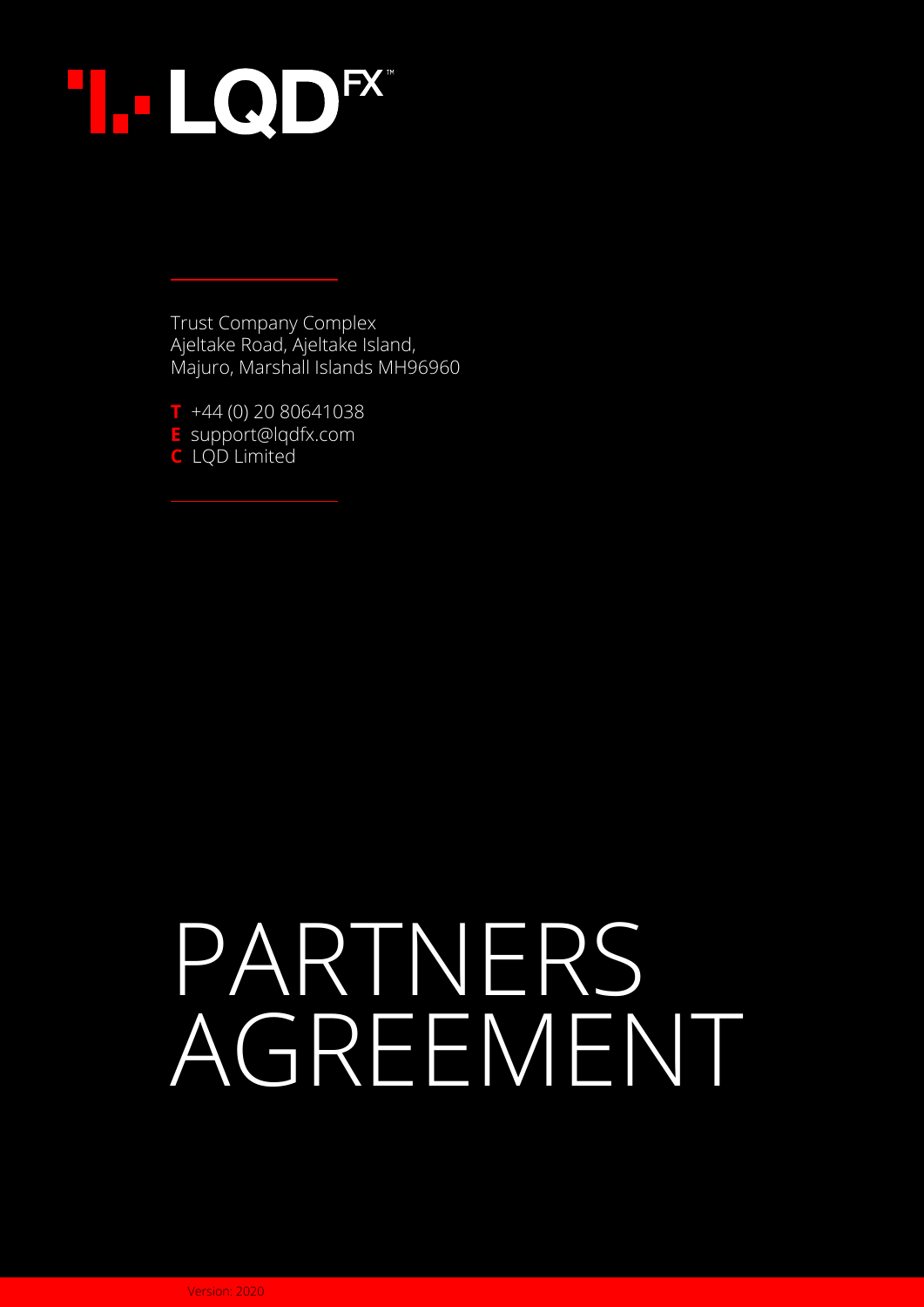## **CONTENTS**

| 1                       | <b>INTRODUCTION</b>                                                            | 3              |
|-------------------------|--------------------------------------------------------------------------------|----------------|
| $\overline{2}$          | <b>GENERAL TERMS AND CONDITIONS</b>                                            | 3              |
| $\mathbf{3}$            | <b>DEFINITION OF TERMS</b>                                                     | $\overline{4}$ |
| 4                       | <b>ELECTRONIC SIGNATURES AND PARTNERS ACCEPTANCE</b><br><b>OF AGREEMENT(S)</b> | $\overline{7}$ |
| 5                       | <b>REPRESENTATION AND WARRANTIES</b>                                           | $\overline{7}$ |
| 6                       | <b>PARTNER RELATIONSHIP AND ACTIVITIES</b>                                     | 10             |
| $\overline{\mathbf{z}}$ | <b>COMMISSION PROGRAM</b>                                                      | 11             |
| 8                       | <b>PAYMENTS</b>                                                                | 12             |
| $\boldsymbol{9}$        | <b>TERM</b>                                                                    | 12             |
| 10                      | <b>AMENDMENT AND TERMINATION</b>                                               | 12             |
| 11                      | <b>WRITTEN NOTICE</b>                                                          | 14             |
| 12                      | PERSONAL DATA AND RECORDING OF TELEPHONE CALLS                                 | 14             |
| 13                      | <b>CONFIDENTIALITY</b>                                                         | 15             |
| 14                      | <b>PROPRIETARY PROPERTY</b>                                                    | 15             |
| 15                      | <b>FORCE MAJEURE</b>                                                           | 16             |
| 16                      | <b>LIMITATION OF LIABILITY</b>                                                 | 16             |
| 17                      | <b>INDEMNITY</b>                                                               | 17             |
| 18                      | <b>GOVERNING LANGUAGE</b>                                                      | 17             |
| 19                      | <b>GOVERNING LAW AND JURISDICTION</b>                                          | 17             |
| 20                      | <b>DISPUTE RESOLUTION</b>                                                      | 17             |
| 21                      | <b>ASSIGNMENT</b>                                                              | 17             |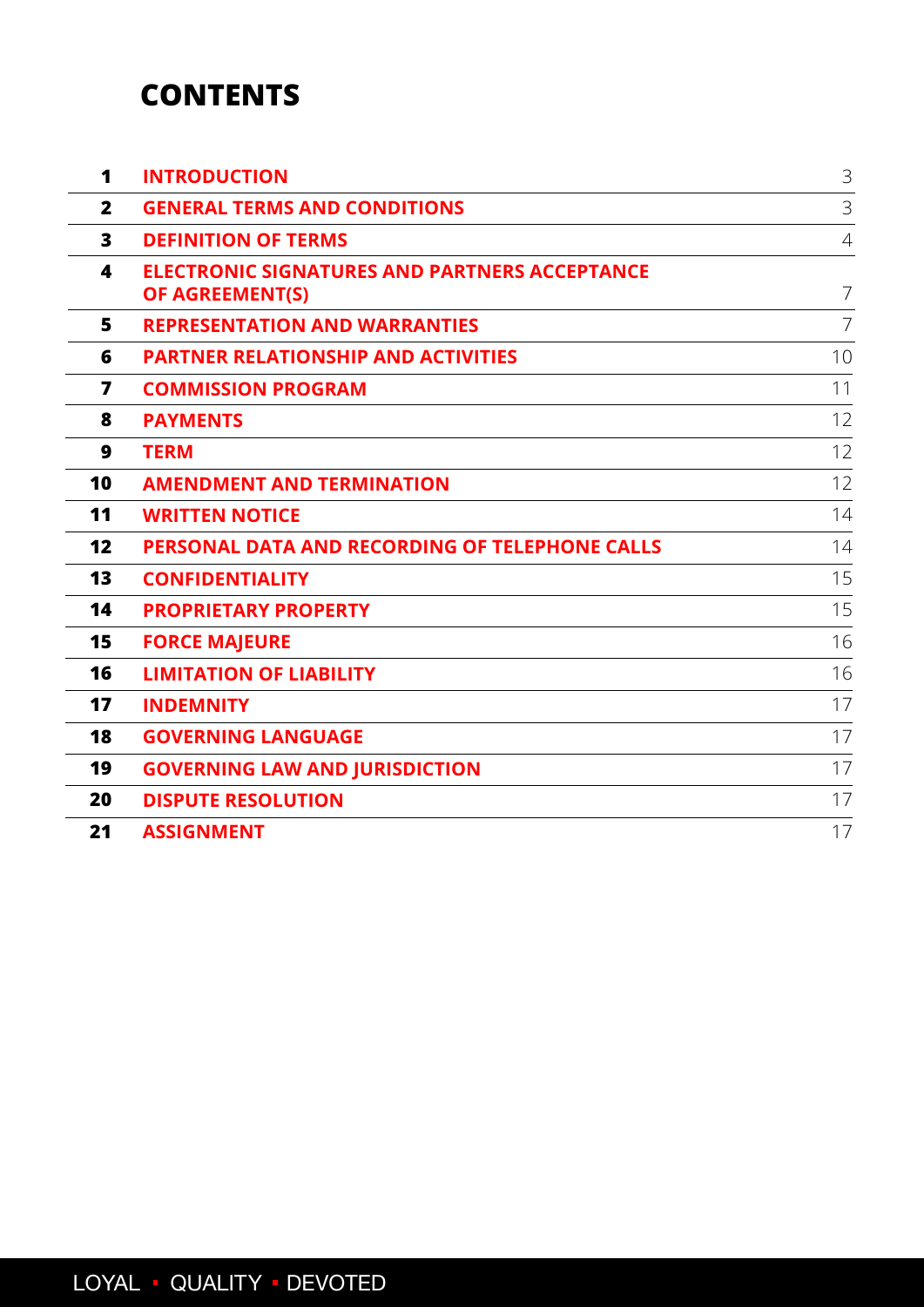<span id="page-2-0"></span>The 'Partners Agreement' is entered by and between LQD Limited LQDFX and the Client.

LQD Limited is registered within the Marshall Islands, Trust Company Complex, Ajeltake Road, Ajeltake Island, Majuro, Marshall Islands, MH 96960. Of the present agreement, LQD Limited shall be referred to as 'LQDFX'.

## **1. INTRODUCTION**

This Partner's Agreement (herein the "Agreement") is entered by and between LQD Ltd (hereinafter the "Company") incorporated in Marshall Islands and the person who has completed the Online Application Form to become a Partner of the Company (hereinafter the "Partner"), through the Company's Website.

Both the Partner and the Company may hereinafter collectively be referred to as the "Parties" and each of them as a "Party", where the context requires so.

#### **WHEREAS:**

- 1. The Company is a FOREX and Commodities broker providing trading services to both retail and institutional Clients.
- 2. The Partner is an independent contractor who is engaged in the business of soliciting Clients in respect of financial services transactions and is willing to introduce Prospective Clients to the Company.
- 3. The Parties wish to set out the terms and conditions of their relationship where the Partner would act as a mediator between the Company and his/her Clients for the purposes of carrying out all the necessary preparatory work for the conclusion of an agreement between the Company and a Prospective Client.
- 4. The Partner, if required under applicable laws and regulations, is solely responsible to ensure that he/she is registered as a Partner, or in some other capacity which authorizes the Partner to undertake and provide to the Company the services contemplated under this Agreement.

## **2. GENERAL TERMS AND CONDITIONS**

**2.1** The Agreement is entered between the Company and the Partner in respect of the provision of services in their individual capacity.

**2.2** This Agreement and all Appendices constitute the entire Agreement between the Parties and will supersede and replace all prior arrangements, whether written or oral, between the Parties.

**2.3** The Company may introduce and/or assign the Partner to any one of the Corporate Entities as defined and referred to in Appendix A of this Agreement, which forms an integral part of this Agreement. The Partner shall be allowed to introduce to the Company Clients from different jurisdictions which will then be assigned and allocated to one of the Corporate Entities, referred to in Appendix A of this Agreement, according to the Clients' jurisdiction.

**2.4** Each Party acknowledges that, in entering into this Agreement, they do not rely on any representation, warranty or other term not forming part of this Agreement.

**2.5** The Partner will not describe himself as an agent of the Company and will not hold himself out or act, or authorize or permit any person to hold it out or act, as an authorised or permitted person to bind the Company to a third party in any way.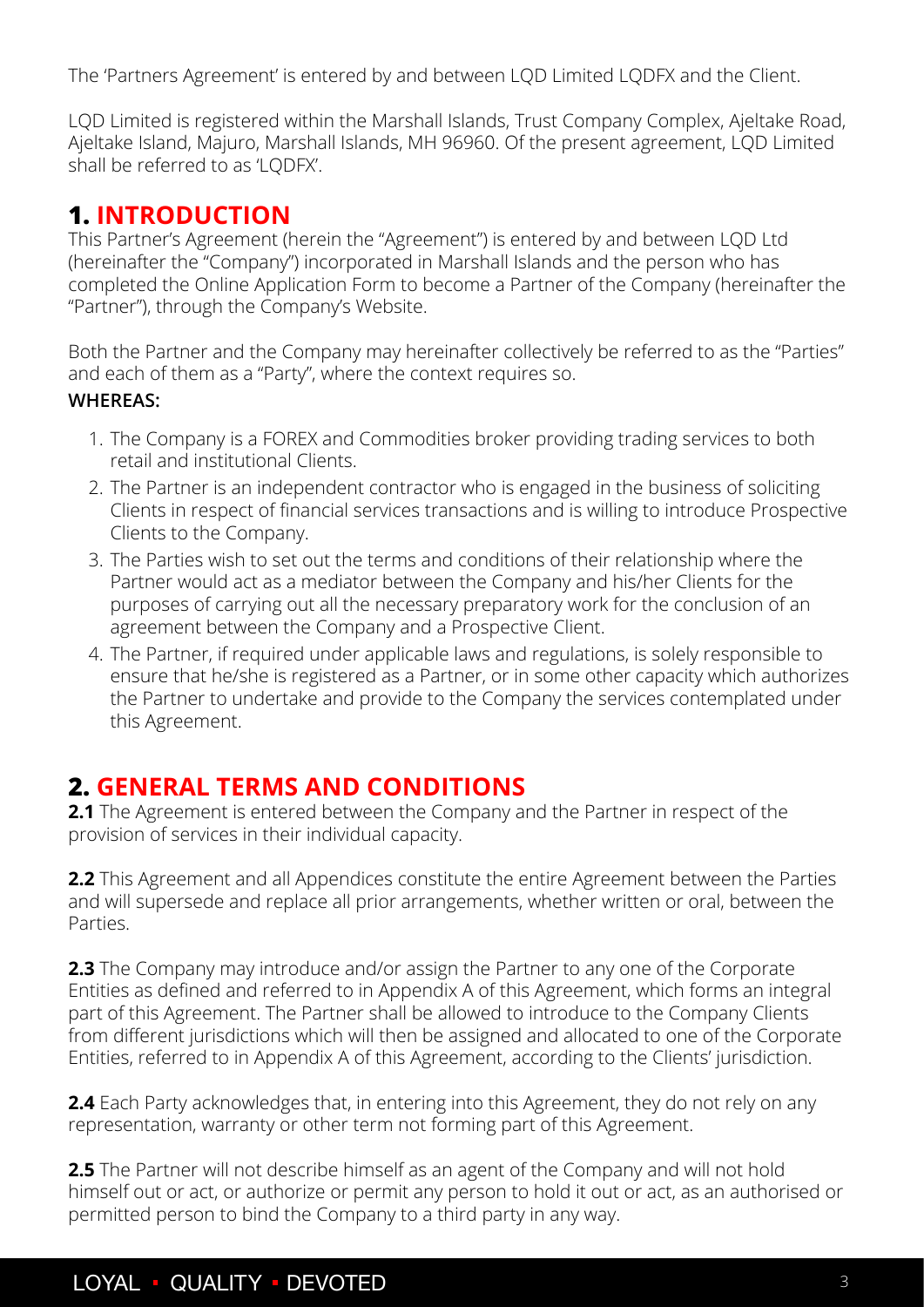## <span id="page-3-0"></span>**3. DEFINITION OF TERMS**

**3.1** In this Agreement:

#### **"Account"**

Shall mean any trading account opened with the Company.

#### **"Ask"**

Shall mean the higher price in the Quote being the price at which the Client may buy.

#### **"Balance"**

Shall mean the total financial result of all Completed Transactions and depositing/withdrawal operations on the trading account.

#### **"Base Currency"**

Shall mean the first currency in the Currency Pair against which the Client buys or sells the Quote Currency.

#### **"Bid"**

Shall mean the lower price in the Quote being the price at which the Client may sell.

#### **"Completed Transaction"**

Shall mean two counter deals of the same size (opening a position and closing a position); buy then sell and vice versa.

#### **"Currency Pair"**

Shall mean the object of a Transaction based on the change in the value of one currency against the other.

#### **"Effective Date"**

Shall be the date upon which the Partner agrees to the Terms and Conditions of the present Agreement and submits the Online Application Form on the Company(s) Main Website(s).

#### **"Existing Client"**

shall mean:

1. a Client who already had a trading account with the Company at the moment when the Partner solicited the Client for the first time to the same, or

2. a Client who has been introduced by the Partner and has opened a trading account with the Company.

#### **"Force Majeure Event"**

Shall have the meaning as set out in clause 15.

#### **"Initial Margin"**

Shall mean the margin required by the Company to open a position. The details for each Instrument are in the Contract Specifications.

#### **"Intellectual Property Rights"**

Shall mean patents, rights to inventions, copyright and related rights, moral rights, trademarks, trade names and domain names, website content, rights in get-up, rights in goodwill or to sue for passing off, rights in designs, rights in computer software, database rights, rights in confidential information (including know-how and trade secrets) and any other intellectual property rights, in each case whether registered or unregistered and including all applications (or rights to apply) for, and renewals or extensions of, such rights and all similar or equivalent rights or forms of protection which may now or in the future subsist in any part of the world.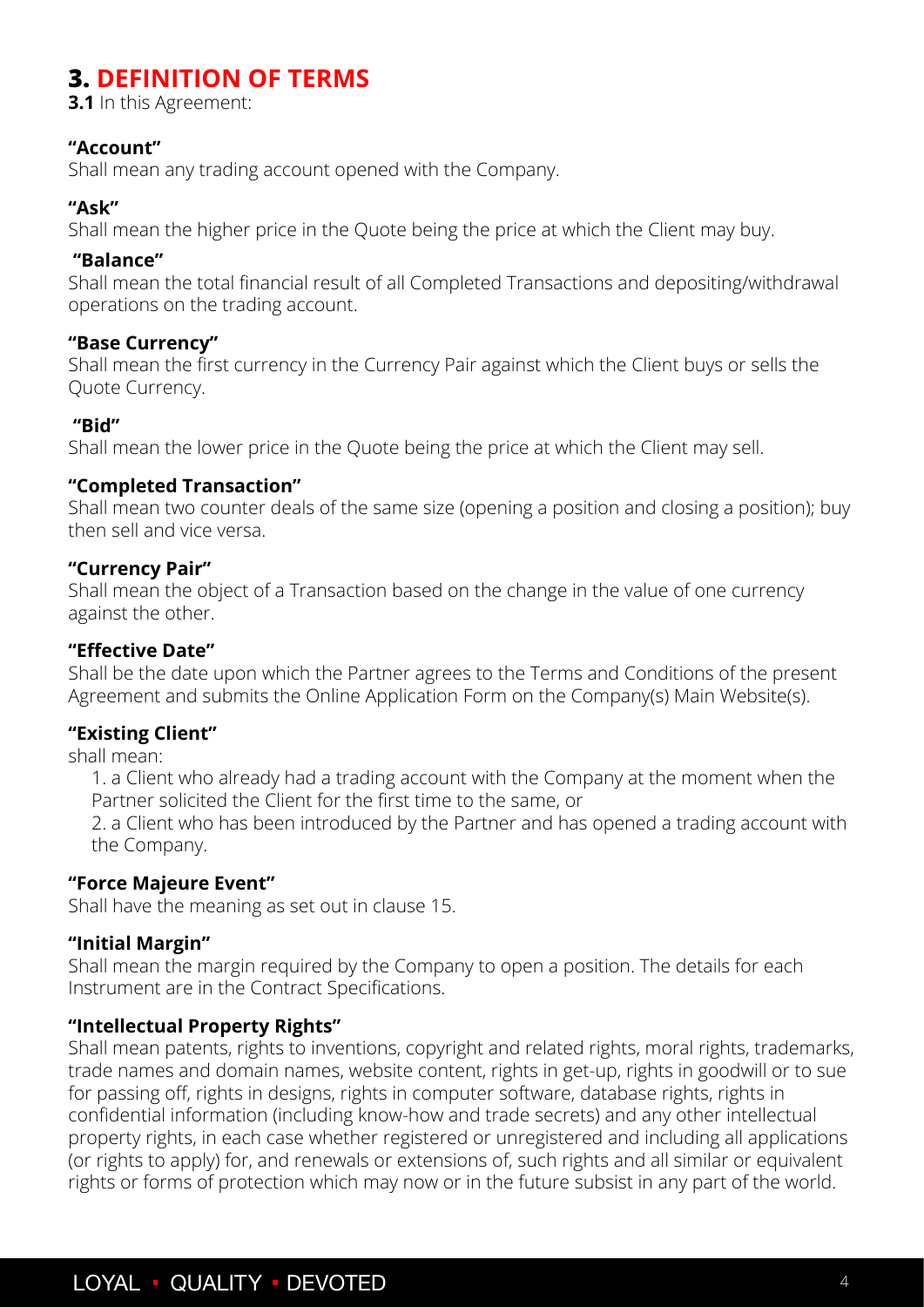#### **"Instrument"**

Shall mean any Currency Pair.

#### **"Introducing Partner" or "Partner" or "Affiliate"**

Shall mean any legal entity or a natural person obtaining remuneration from the Company for acting as mediator between Prospective Clients and the Company for the conclusion of an agreement between the Company and its Client, as per the provisions of the present Agreement.

#### **"Introducing Partner Compliance Manual for Introducing Partners and Money Managers"**

Shall mean the Company's procedures and rules that must be followed by all introducing partners and/or money managers when fulfilling the obligations under this Agreement, including, but not limited to, acting as a mediator in soliciting Prospective Clients and carrying out all the necessary actions in order for the Company and their Clients to enter into a contract to trade FOREX, precious metals and financial spread betting.

#### **"Long Position"**

Shall mean a buy position that appreciates in value if market prices increase. In respect of Currency Pairs: buying the Base Currency against the Quote Currency.

#### **"Margin Trading"**

Shall mean such trading when the Client may make Transactions having far less funds on the trading account in comparison with the transaction size.

#### **"Necessary Margin"**

Shall mean the margin required by the Company to maintain Open Positions. The details for each Instrument are specified in the Products Specifications.

#### **"Open Position"**

Shall mean a Long Position or a Short Position which is not a Completed Transaction.

#### **"Operative Agreements"**

Shall mean the agreements entered into by the Client and the Company that govern all trading activity of the Client. Operative Agreements consist of the Account Opening Agreement, the Terms of Business, including in each case any addendums thereto and the risk disclosure notice, accessible through the Website as the same may be amended from time to time.

#### **"Order"**

Shall mean an instruction from the Client to the Company to open or close a position when the price reaches the Order Level.

#### **"Order Level"**

Shall mean the price indicated in the Order.

#### **"Quote"**

Shall mean the information of the current price for a specific four decimal digit Instrument, in the form of the Bid and Ask prices.

#### **"Quote Currency"**

Shall mean the second currency in the Currency Pair which can be bought or sold by the Client for the Base Currency.

#### **"Pip"**

Shall mean the numerical value of the last, or right-most, digit of a Quote.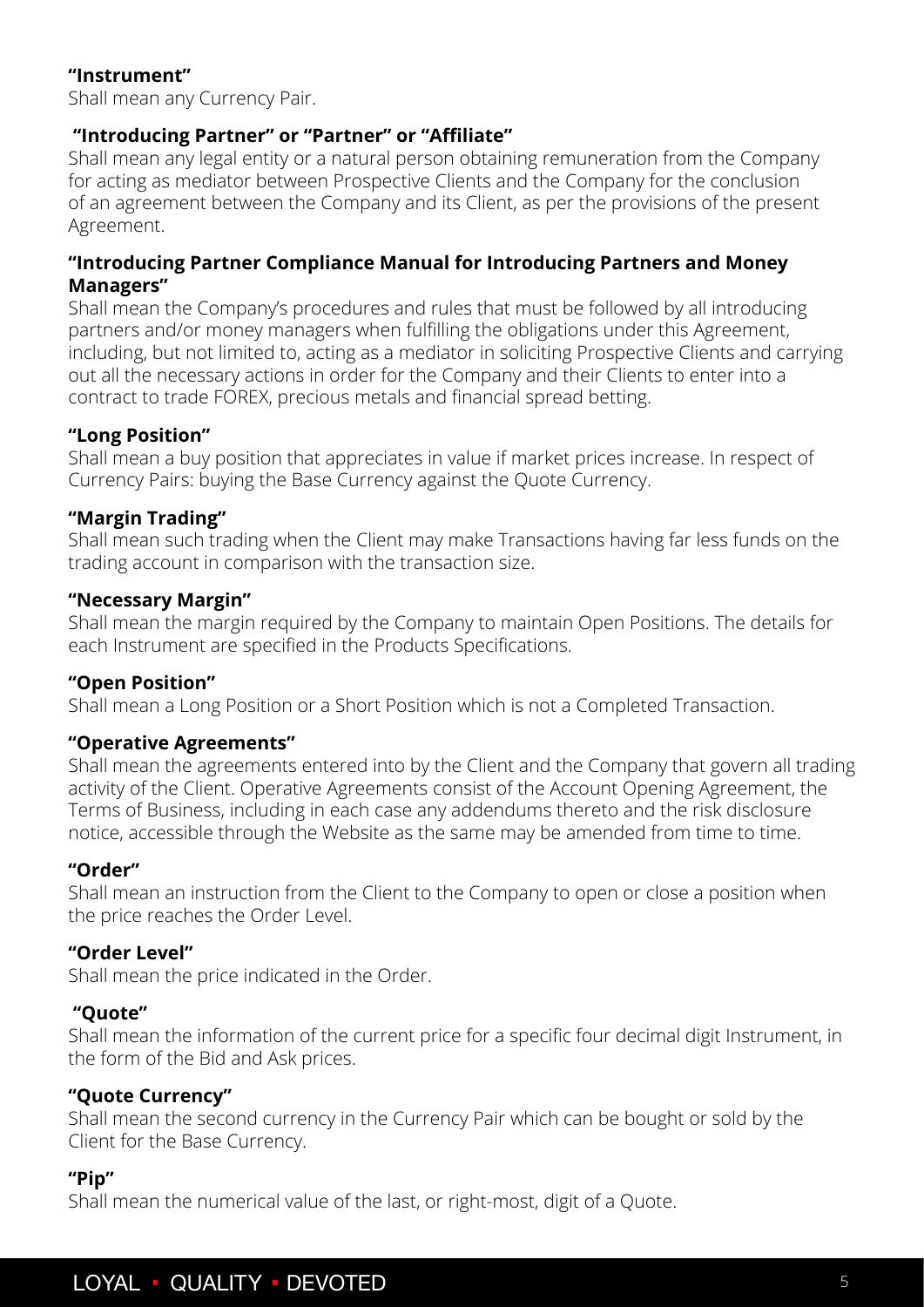#### **"Principal"**

Shall mean an individual who is:

- 1. a sole proprietor of a sole proprietorship;
- 2. a general partner of a partnership;
- 3. a director, president, chief executive officer, chief operating officer or chief financial officer of a corporation, limited liability company or limited partnership;
- 4. a manager, managing member or a member vested with the management authority for a limited liability company or limited liability partnership.

#### **"Promotional Material"**

Shall mean any communication that relates to the Company or its services made to or directed at, or that relates in any way to the solicitation of a Prospective Client or a transaction in an Existing Client's trading account. Promotional Material includes, but is not limited to, published written texts, training materials, advertisements, market analysis, and research reports, correspondence to Existing Clients or Prospective Clients, newsletters and generally anything written that assists in the solicitation process.

#### **"Proprietary Information"**

shall mean information, including, but not limited to, trade secrets, formulae, methods techniques, confidential information, computations, knowledge, data or other information of either Party relating to software products, trading platform, trade routing systems, counterparties, processes, know-how, marketing, merchandising, selling ideas, selling concepts or other confidential information, forecasts, marketing plans, strategies, pricing strategies, computer programs, copyrightable materials, finances or other subject matter pertaining to any of the Parties' business, or any of its clients, Clients, consultants or suppliers, which either Party may produce, use, view or otherwise acquire during the relationship created by this Agreement.

#### **"Proprietary Property"**

Shall mean any property, including, but not limited to, Intellectual Property Rights, records, forms, trade literature, newsletters, market reports, articles, computer software and any reproduced copies or negatives thereof, and any Proprietary Information or such other information reflected or contained therein, provided and furnished by the Company or otherwise obtained by the Partner during the relationship created by this Agreement.

#### **"Prospective Client"**

Shall mean an individual or an entity that does not have an account with the Company and that has been introduced by the Partner for the purpose of concluding an agreement with the Company.

#### **"Short Position"**

Shall mean a sell position that appreciates in value if market prices fall. In respect of Currency Pairs: selling the Base Currency against the Quote Currency.

#### **"Spread"**

Shall mean the difference between Bid and Ask.

#### **"Transaction"**

Shall mean any contract or transaction entered into or executed by the Client or on behalf of the Client arising under the Operative Agreements.

#### **"Website"**

Shall mean the Company's website at https://lqdfx.com/ or such other websites as the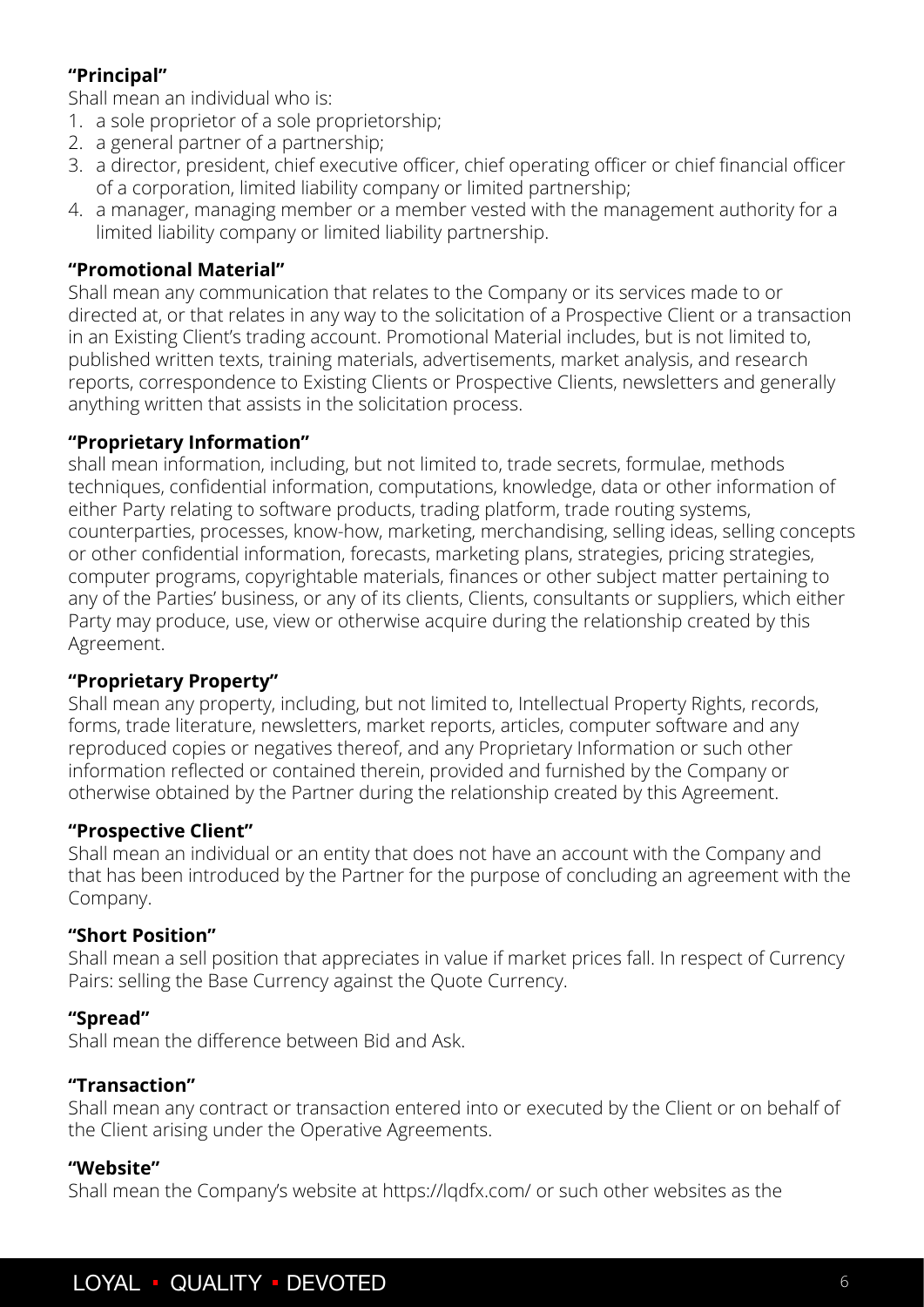<span id="page-6-0"></span>Company may maintain from time to time for access by Clients. Note that the definition includes the websites of the Corporate Entities referred to in Appendix A of this Agreement as the websites are interlinked between them.

#### **"Written Notice"**

Shall have the meaning set out in clause 11.

**3.2** All references to a statutory provision include references to:

*3.2.1*

any statutory modification, consolidation or re-enactment of it, whether before or after the Effective Date of this Agreement, for the time being in force;

*3.2.2*

all statutory instruments or orders made pursuant to it; and

*3.2.3*

Any statutory provision of which that statutory provision is a re-enactment or modification.

**3.3** Words denoting the singular include the plural and vice versa; words denoting any gender include all genders; and words denoting persons include corporations, partnerships, other unincorporated bodies and all other legal entities and vice versa.

**3.4** Unless otherwise stated, reference to a clause, party, appendix or a schedule shall mean a clause i or a party, appendix or schedule of this Agreement.

**3.5** The clause headings are inserted for ease of reference only and do not affect the construction of this Agreement.

## **4. ELECTRONIC SIGNATURES AND PARTNERS ACCEPTANCE OF AGREEMENT(S)**

**4.1** The Partner hereby acknowledges that the following actions show his/her approval of this Agreement and agrees to all the terms and conditions set out in this Agreement:

- a. By completing and/or submitting and/or accepting the Partners' Online Application Form on the Company's Main Website(s);
- b. By continuing to access or use the Company's Main Website(s);
- c. By referring Prospective Clients to the Company's Main Website(s) in line with the requirements and/or terms and conditions of this Agreement; and/or
- d. By accepting any commissions and/or payments from the Company or any of its Clients.

**4.2** The Partner hereby acknowledges, accepts and waives any rights and/or requirements of his/her original (non-electronic) signature and/or the delivery and/or retention of the non-electronic record of the Agreement and further agrees and acknowledges that by completing and/or submitting and/or accepting the Partners' Online Application Form he/she is bound by the terms and conditions of this Agreement without his/her original signature of this Agreement.

## **5. REPRESENTATION AND WARRANTIES**

**5.1** The Partner acknowledges that the Partner and/or its Principals and/or its Clients are aware of the contents and understand the Company's Compliance and Anti Money Laundering Policies, which may be modified from time to time, and agrees to conduct the Partner's business in accordance with the policies and procedures contained therein.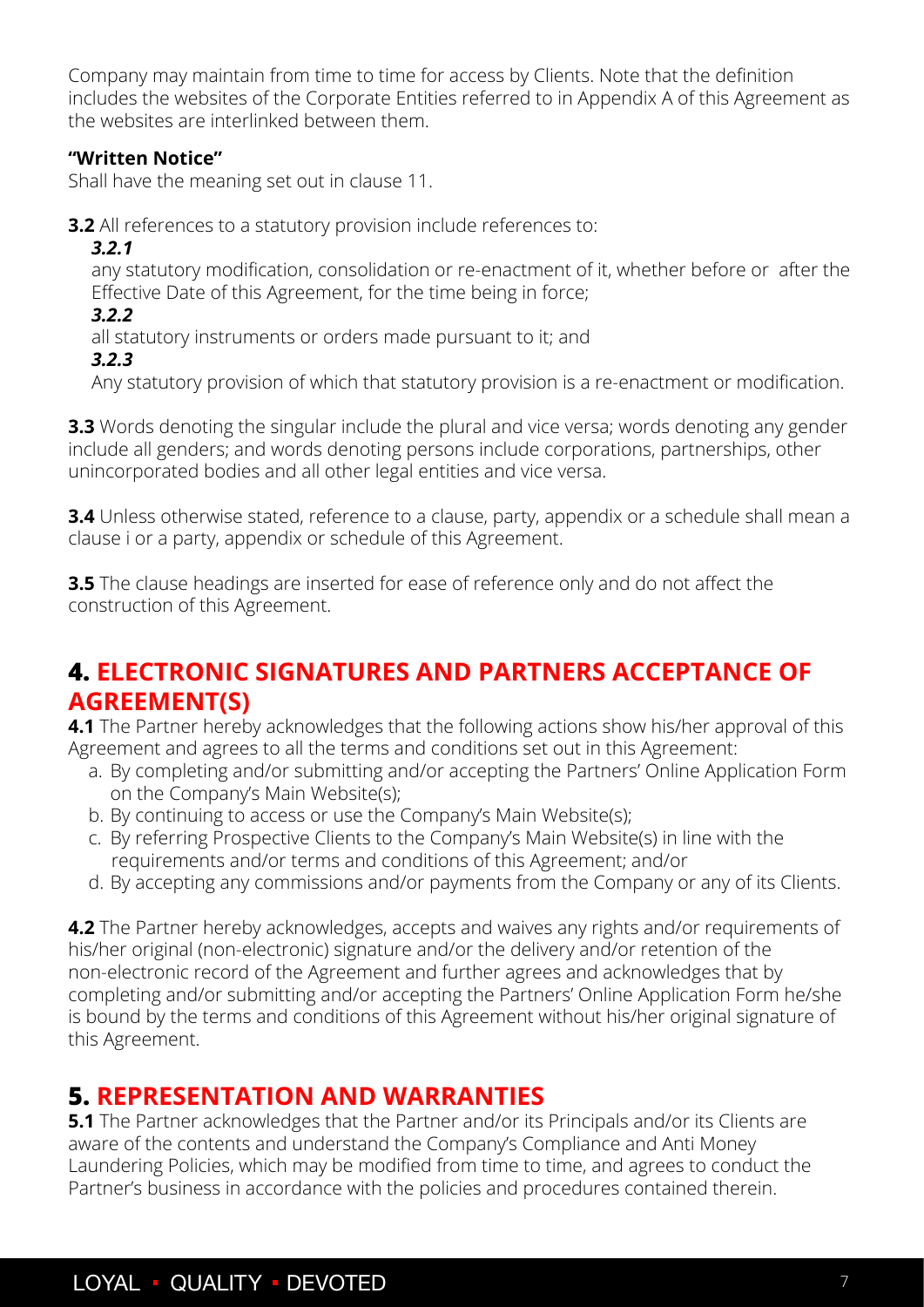<span id="page-7-0"></span>**5.2** The Partner represents and warrants that all actions to be performed by him/her under this Agreement will comply with all laws, regulations, ordinances, organizational documents or rules applicable to the Partner or to the jurisdiction in which the Partner or his/her Clients are resident or carry on business.

**5.3** The Partner acting as a mediator must provide true and complete information to the Company at all times; including but not limited to, identity, contact information, payment instructions, nationality, residency, participation in affiliate/partner/Partner programs for other websites, the location and nature of the Partner's intermediation activities carried out for the purposes of introducing, explaining and/or promoting the financial services offered by the Company to Prospective Clients, and any other information that the Company may request from time to time.

**5.4** The Partner will carry on his/her operations and business as an independent contractor and not as an agent or employee or representative of the Company.

**5.5** The Partner shall not provide any investment advice to the Clients.

**5.6** The Partner is obliged to inform the Clients of any commission received as well as any additional commission involved with regards to the service provided under this Agreement.

**5.7** The Partner represents and warrants that, in respect of the services contemplated under this Agreement, he/she shall comply with all applicable laws, statutes, regulations, and codes relating to anti-bribery and anti-corruption, by, amongst other things:

#### *5.7.1*

Maintaining adequate policies and procedures to ensure compliance with the applicable relevant requirements;

#### *5.7.2*

By signing this Agreement the Partner certifies that he currently complies with the applicable relevant requirements. The Partner shall provide such supporting evidence of compliance as the Company may reasonably request;

#### *5.7.3*

Ensuring that any officer, employee, agent, representative or such other person connected to the Partner complies with the applicable relevant requirements.

**5.8** Whenever requested, the Partner will provide details and evidence of his/her status and business and of the licensing and/or authorization requirements applicable to the Partner's activities at the Company's request. Note that the Corporate Entities listed in Appendix 1 of this Agreement shall be able to request the same.

**5.9** In the case of the Partner maintaining a website for promoting his/her business then the following functionalities and information should be included:

- 1. A link should be available directing Prospective Clients to the Company's Main Website;
- 2. The Company's information and/or logo and/or banners are provided to Prospective Clients.

**5.10** The Company shall provide the Partner with all the necessary information and/or promotional material and/or any functionalities relating to the Company, that the Company wishes for the Partner to upload on his/her website. The Company shall also provide the Partner with any updates in relation to the information and/or promotional material and/ or functionalities of the Company. The Company shall be entitled to conduct checks on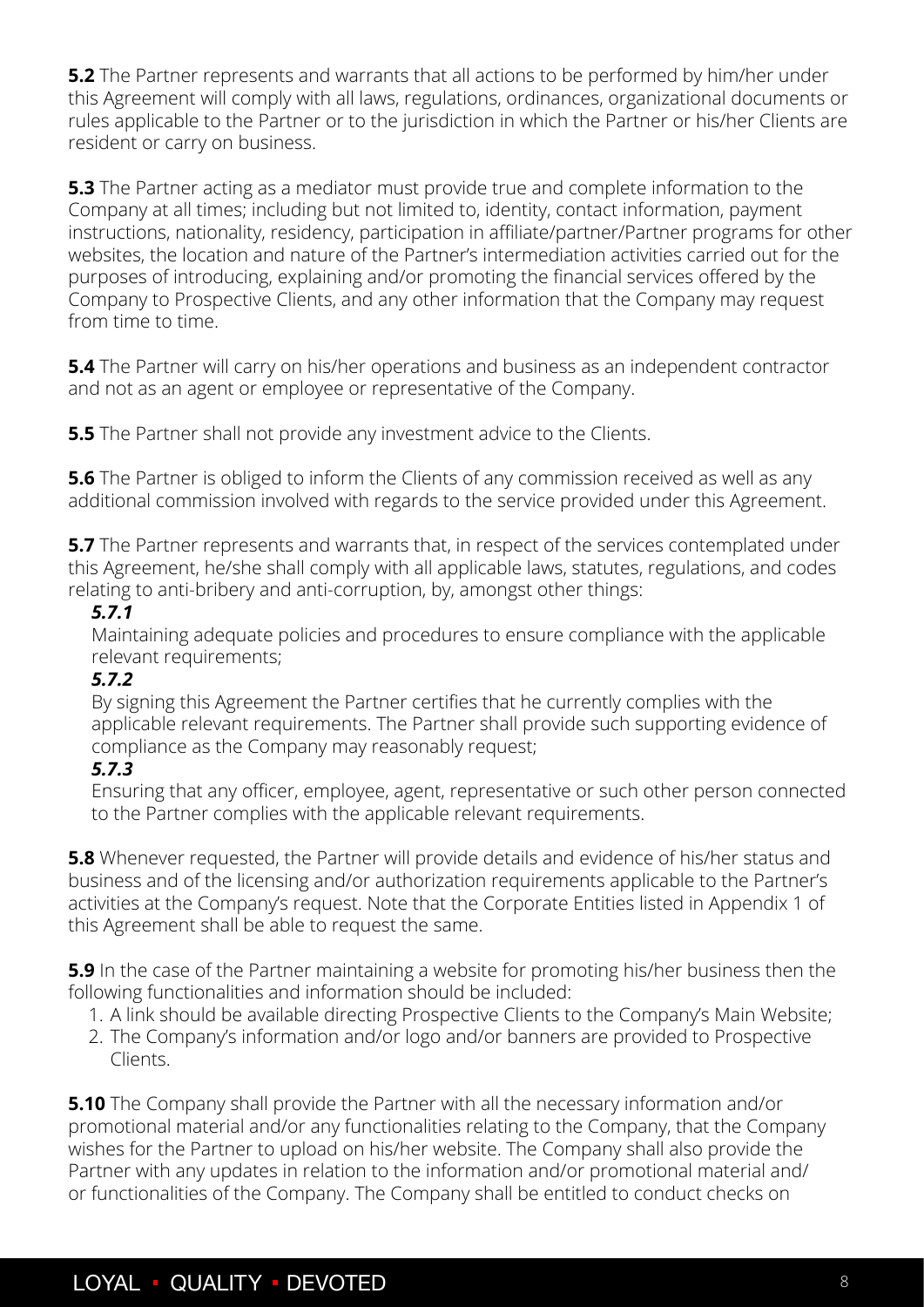the Partner's website to ensure that the Partner does not upload any information and/or promotional material and/or functionalities of the Company which was not provided by the Company.

**5.11** For the avoidance of doubt, the obligations of Partner under this Agreement and specifically the obligations in relation to carrying out all actions necessary in order for the Company to enter into an agreement with the Client are not lifted in cases where the Clients reach the Company through the website of the Partner.

**5.12** The Partner shall provide the Clients with all the necessary details of all the bank accounts held by the Company and shall direct and/or instruct the Clients to deposit and/ or wire transfer any funds linked to any activity referred to in the Agreement to any of the Company's bank accounts.

**5.13** The Partner undertakes that he/she will not use the name or brand, any Proprietary Property or Proprietary Information or the trading platform of the Company in his/her dealings with any Client of the Partner except for the purpose of acting as a mediator for soliciting Prospective Clients to become Clients of the Company and in the course of carrying out all the necessary actions so as for the Client to enter into an agreement with the Company and, once a Client has been accepted by the Company, only so long as the Client continues to have a trading account with the Company and solely for that purpose. The Partner will not hold or operate a trading account for any Client of the Partner in its own books or carry on any trades for any Client in respect of any matter for which the Company provides services to the Client pursuant to the Operative Agreements unless the Partner is duly authorised or licensed to do so under the laws applicable to the Partner or to the jurisdiction in which the Partner or his/her Clients are resident. The Partner further agrees not to hold out or represent that any person is a Client of the Company in respect of any trading activity unless they hold trading account(s) in the books of the Company and such trades are conducted through such account(s).

**5.14** The Partner agrees that he/she will not in any way represent to any Prospective Client or Existing Client that the Partner or the Company will guarantee such Client against loss or limit the loss of such Client and that he/she will not call for or attempt to collect required Initial Margin and/or Necessary Margin as established by the Company.

**5.15** The Partner shall maintain all records required by the Company's Introducing Compliance policy and shall be available for inspection by the Company at any time requested.

**5.16** The Partner will promptly advise the Company of any regulatory and/or legal investigation or illegal interference into its commercial affairs, and will disclose to the Company details of any past sanctions imposed on the Partner during the last five (5) years, prior to the Effective Date of this Agreement.

**5.17** The Partner acknowledges and agrees that he/she is responsible for the payment of all relevant duties and/or changes and/or taxes arising from the course if his/her business.

**5.18** The Company shall be responsible for providing Clients with any disclosures required under applicable law and regulations, including without limitation, those disclosures required by the rules or regulations of self-regulatory organizations or exchanges of which the Company is a member. If the Partner is required under applicable laws and regulations to provide certain disclosures, the Partner will be responsible for providing such disclosures.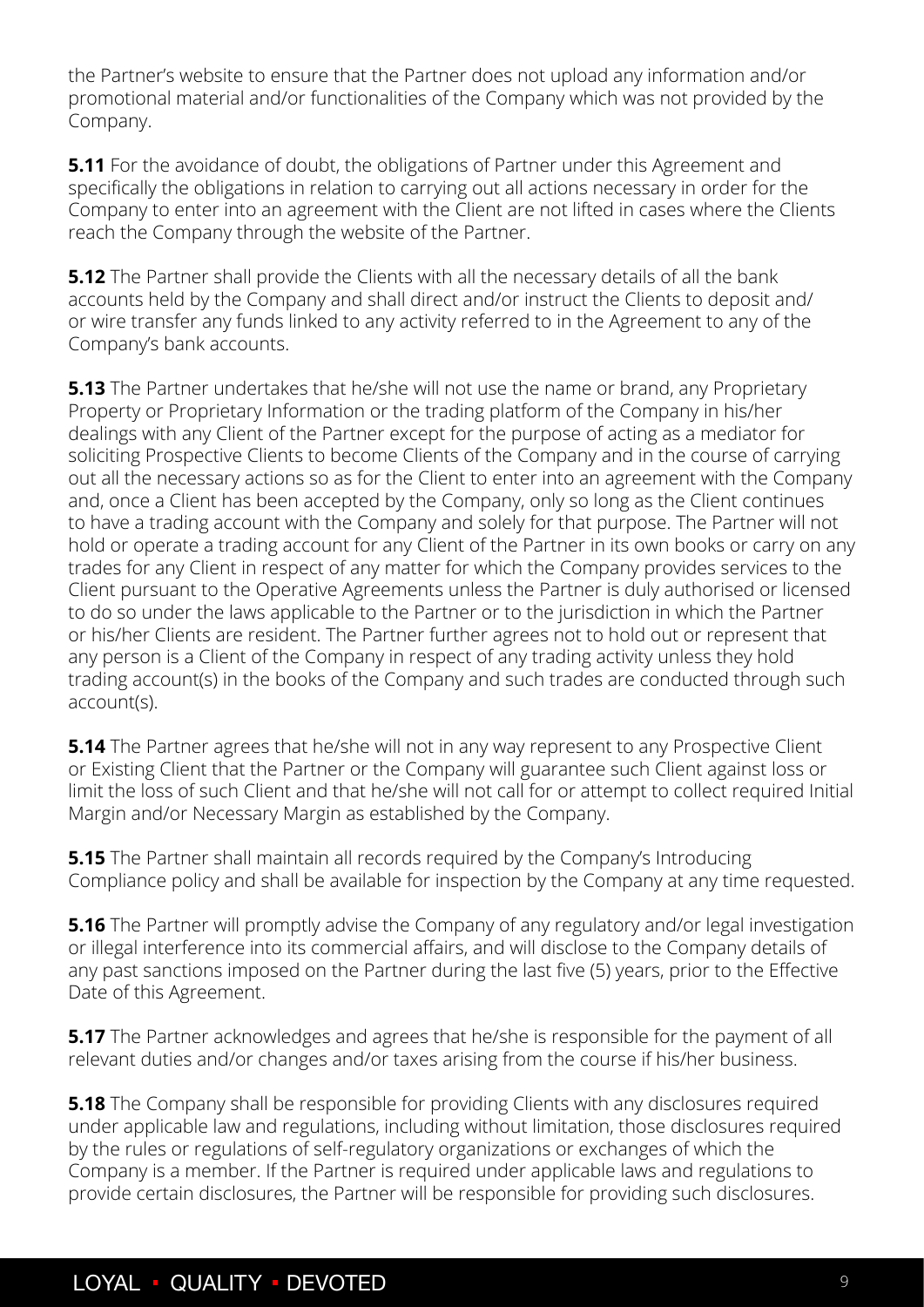## <span id="page-9-0"></span>**6. PARTNER RELATIONSHIP AND ACTIVITIES**

**6.1** The Partner will act as a mediator between the Company and his/her Clients for enhancing the quality of service offered to his Clients as well as introducing and / or explaining the services offered by the Company to his Clients. As a mediator, the Partner will do all that is necessary in order for the Company and his/her Clients to enter into a contract including but not limited to carrying out the preparatory work necessary for the conclusion of an agreement between the Company and the Prospective Client.

**6.2** The Partner may assist Prospective Clients on completing account registration forms for opening an account with the Company and if so required, obtaining/delivering to the Company any documentation that may be required by the Company in order for the Client to open an account with each one of the Company. The documentation that may be required includes without limitation forms, agreements or documents as required pursuant to applicable regulations.

**6.3** The Partner shall translate documents, where needed, for the Company as well as explain to his Clients the services offered by the Company. If applicable, the Partner shall also act as a translator.

**6.4** Without prejudice to the obligations of the Partner under this Agreement and specifically the service of acting as a mediator between the Company and the Prospective Client for the conclusion of a financial transaction, including the presentation and analysis of the financial products of the Company and the Company bears no responsibility and has no liability for any advice or recommendation or decision provided by the Partner to the Client and/or Prospective Client.

**6.5** Where a Client has communicated to the Company that he/she wishes to be unlinked from the Partner (the "Unlinked Client"), the Company shall, from the date of such communication, cease paying the Partner remuneration in respect of the Unlinked Client. Any existing (but unpaid) remuneration in respect of the Unlinked Client shall be transferred to the Partner, and the Partner shall have no further rights in respect of the Unlinked Client.

**6.6** The Company reserves the right not to recognize any Prospective Client as introduced by the Partner if the Prospective Client introduced by the Partner does not provide the Partner's identification number during the initial trading account application process.

**6.7** The Company reserves the right to determine, in its sole discretion whether a Prospective Client has been introduced by the Partner, if the Prospective Client's registration was not carried out in accordance with the previous clause.

**6.8** The Company has the right to reject any Prospective Client who does not meet the criteria detailed in the Company's internal compliance procedures and the Partner hereby agrees that all new account applications must be approved by the Company in writing before trading is allowed to commence.

**6.9** Any Prospective Client, who is introduced by the Partner and opens an account with the Company, will also be considered the Company's Client, and will be subject to all of the Company's rules, policies and operating procedures that govern their activity at the Company's Main Website(s) and needs to follow the same procedures as any other Prospective Client who opens an account with the Company.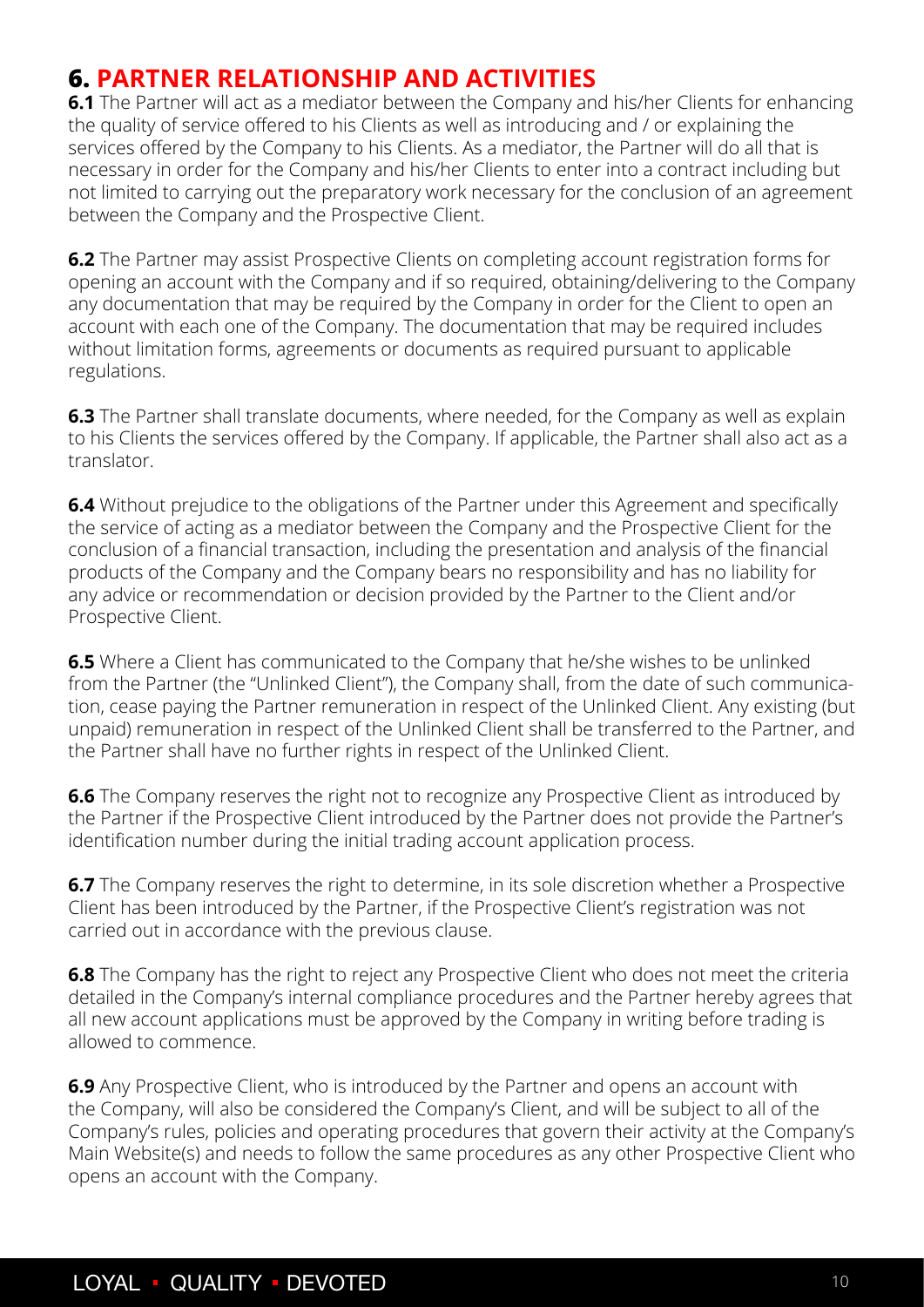<span id="page-10-0"></span>**6.10** The Client is required to fund his/her account held with the Company directly from his/her personal bank account unless otherwise agreed and the relevant documentation is presented and approved by the Company. The Company has the Right to return funds only to the same remitter as the funds were deposited, using the same payment method.

**6.11** The Company will not be liable or responsible for any marketing or promotions that may be initiated by the Partner for the needs of his/her own business purposes and for initiated by the Partner for the needs of his/her own business purposes and for the provision of the mediations services under this Agreement and for any costs or charges for such activity. The costs will be met solely by the Partner.

**6.12** Subject to the terms and conditions of this Agreement and in accordance with the terms and conditions hereof, the Partner may refer Prospective Clients to the Company's Main Websites(s) in order to facilitate explanations with regards to the financial products offered by the Company and agrees that all mediation activities carried out for the purpose of identifying, targeting and referring Prospective Clients to the Company must be professional, proper and lawful under applicable rules and laws.

## **7. COMMISSION PROGRAM**

**7.1** Commission Program can be found on the Company's website.

**7.2** In the event of any trading activity by Clients introduced by the Partner, that is deemed suspicious by the Company and in particular not complying with the general regulations, the bonus system and competition rules set up by the Company, as well as in charging the commission from allegedly fraudulent accounts, then the Company may delay payment of Commission for until it verifies the relevant transactions. In the event that the Company determines the activity constitutes fraud traffic, the Company is entitled to terminate this Agreement and/or to recalculate or withhold or terminate the Partner's Commission based on these Clients accordingly and in the Company's sole discretion.

**7.3** The Partner shall be entitled to the Partner's Commission structure as agreed and set out in the Appendix 2 of this Agreement which forms an integral part of this Agreement and may not be subject to any changes unless agreed by both Parties otherwise.

**7.4** The Partner commission on the trading account assigned under any Competition/ Promotions is specified in the relevant Competition/Promotions Terms and Conditions.

**7.5** In the event that an introduced Client's archived MT4 trading account is subsequently restored, the Partner's Reference ID will not be automatically applied to the restored account. Assignment of the account back to the Partners Reference ID can be requested via email at partners@lqdfx.com.

**7.6** The 15% (Fifteen percent) Sub-Partner Commission can only be paid from Partner Client accounts to which the 70% (Seventy percent) Revenue Share program has been applied. If a Client's account is subject to any other program (other than 70% (Seventy percent) Revenue Share), the sub Partner commission will not be paid.

**7.7** The Company has the right to decrease the Partner commission structure at any time. In such a case, the Company needs to inform the Partner before the change is applied.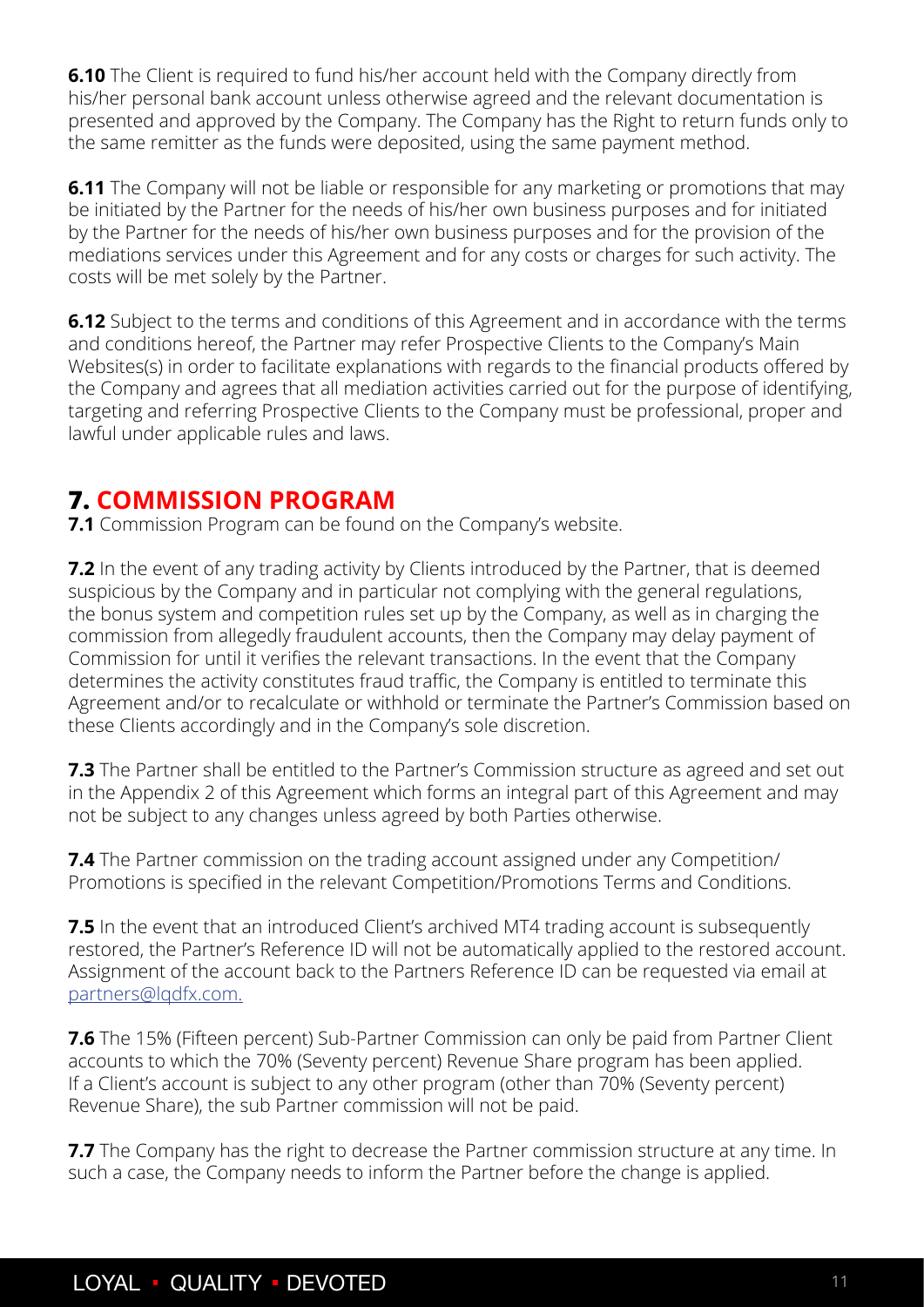## <span id="page-11-0"></span>**8. PAYMENTS**

**8.1** The Partner shall receive payment as per the Commission Structure as per Appendix 2 which forms an integral part of this Agreement.

**8.2** All payments will be due and payable in United States Dollars, upon the mutual agreement of the Parties.

**8.3** Unless otherwise agreed between the Parties in writing, payments will be made upon the Partners request. The minimum commission required to be generated prior to withdrawing is \$100. In the event that the specified paydays fall during a weekend or on an International Bank Holiday, the payout procedure will be completed on the next business day. Payout of Partner commission may take up to 2 (two) business days.

**8.4** Method of payment: The Partner will be able to request his/her payment to be executed in either of the following ways:

- a. Withdraw methods available in the Company's website.
- b. Via the Partner's trading account opened with the Company in accordance with each of the Company's Terms and Conditions.

**8.5** Payout of Partner commission via bank wire method is completed only once the commission amount exceeds \$250 (Two Hundred And Fifty US Dollars) on the date of payout.

**8.6** Payout of Partner commission using any payment method except bank wire is completed only once the commission amount exceeds \$100 (One Hundred Us Dollars) on the date of payout.

*8.6.1* The Partner agrees to and authorizes the Company to action the payment of the Partner commissions to his/her payment method of choice, based on the values held in his/ her Partner Account for the payment period in question.

**8.7** All paid transactions and their corresponding entries that are older than 3 (three) months are automatically archived by the system and can be provided only upon request.

8.8 In the case that a credit card chargeback is submitted by a Client referred by Partner, all Partner commissions generated by the specific account will be cancelled. If the chargeback occurs after the commission payment date, commissions will be removed retrospectively.

**8.9** Notwithstanding the above, if the Company suspects or has reason to believe that a Client abused or acted in bad faith or identify any abuse on the trading activity of the Clients, such as open and close trades instantly for the purpose of generating commission, the Company reserves the right to suspend the payment of fees due to the Partner in relation to such Client or close the Partner's account. This clause also applies in case the Partner is found to be in breach of any term of this Agreement.

## **9. TERM**

This Agreement will come into force from the Effective Date and will remain in force until it is terminated in accordance with clause 10.2 below.

## **10. AMENDMENT AND TERMINATION**

**10.1** This Agreement may be amended from time to time. No modifications, supplement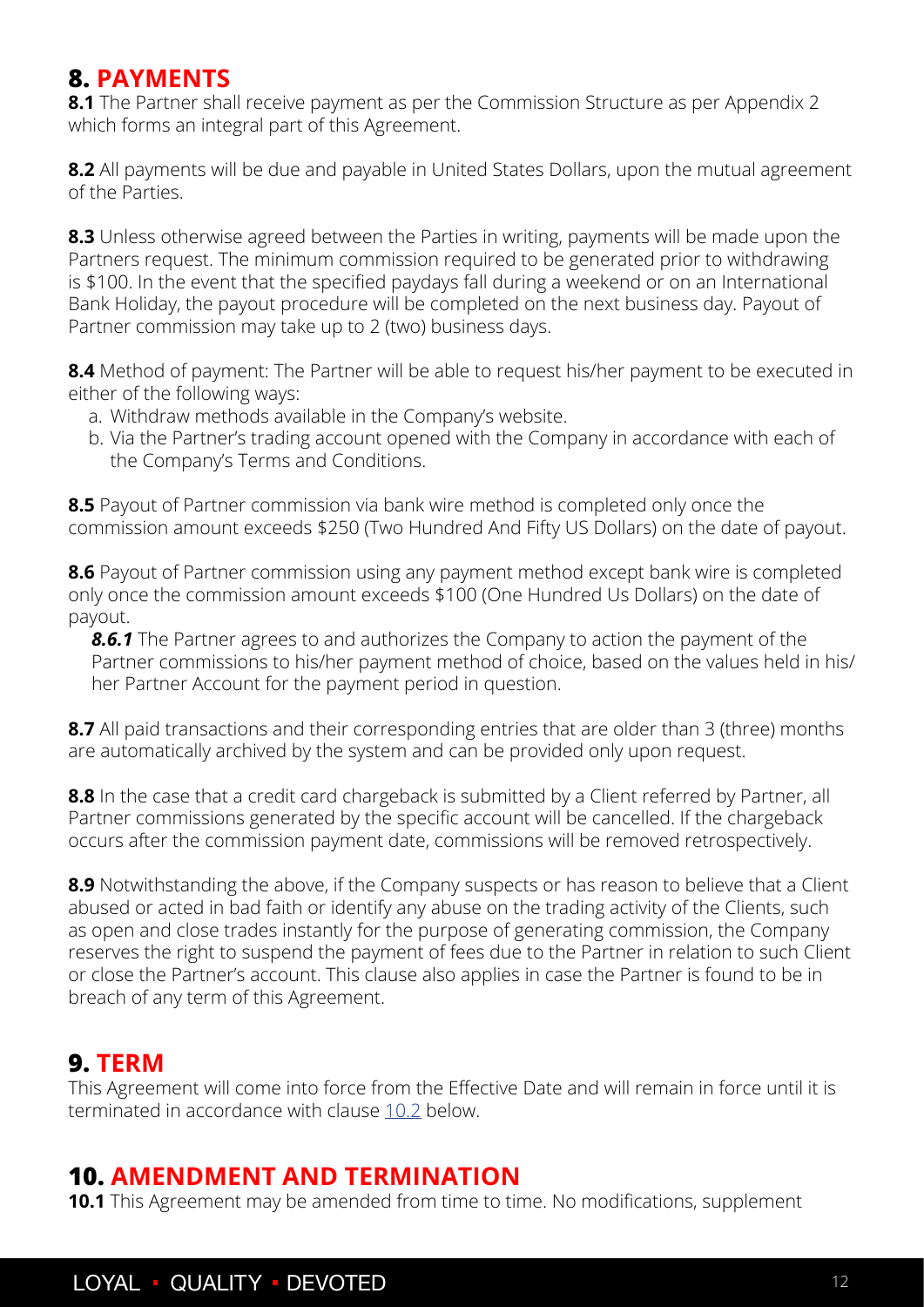<span id="page-12-0"></span>and/or amendment to this Agreement shall be binding except when made in writing by the Company and notified to the Partners. Any changes to the Agreement will not apply to any transaction performed prior to the date on which the changes become effective unless specifically agreed otherwise. Should the Partner disagree with the changes he/she may terminate the Agreement under paragraph 10.2.

**10.2** Either Party can terminate the Agreement by giving 5 (five) business days Written Notice to the other Party.

**10.3** The Company shall reserve the right to terminate without notice, this Agreement or any rights of the Partner that may fall under the provisions of this Agreement, due to any malpractice, breach, failure or other significant event, including liquidation or insolvency, on the part of Partner. Such termination will be at the sole discretion of the Company.

**10.4** The Company has the right to terminate this Agreement in case the Partner refers less than 3 (three) Clients within a 90 (ninety) days period form the Effective Date of this Agreement.

**10.5** Upon termination of the Agreement, the Partner is obligated to return to the Company any Company's material used to promote his/her business (e.g. newsletters, banners, text, etc.). In the case where the Partner maintains a website and is using any Company materials, he/she is obligated to immediately withdraw such materials upon termination of the Agreement.

**10.6** Upon termination of this Agreement the Company warrants to pay the Partner any fees due to the latter as set out in this Agreement provided that any such amount has been generated as a result of the proper fulfilment of the terms of this Agreement.

**10.7** Furthermore, the Company may terminate this Agreement forthwith for cause, upon written notice to the Partner if:

- a. It becomes unlawful for the Company and/or the Partner to perform or comply with any one or more of the Partner's obligations under this Agreement; or
- b. The Partner ceases, in the Company's reasonable opinion, to be fit and proper to introduce Prospective Clients to the Company, if the Partner no longer holds the necessary authorisation license or consent to perform the obligation under this Agreement or if he/she is prevented for any reason for carrying out the activities and/or obligations hereunder; and
- c. In the event of any change in the applicable law or governmental regulations.

**10.8** Each Party shall pay its own tax and duties.

#### **10.9** Records, Reports:

It is the Partner's sole responsibility to associate the Partner ID with Traders making use of the Trading Services by using Tags provided by the Company or otherwise informing the Company in writing as to its TradersID.

It is in Company's sole responsibility and obligation to track the activity of the Traders and all traffic associated with the Partner's ID for the duration needed for the Company to fulfil its obligations under this Agreement in full.

Daily Report. Throughout the Term the Company shall provide the Partner with an online report.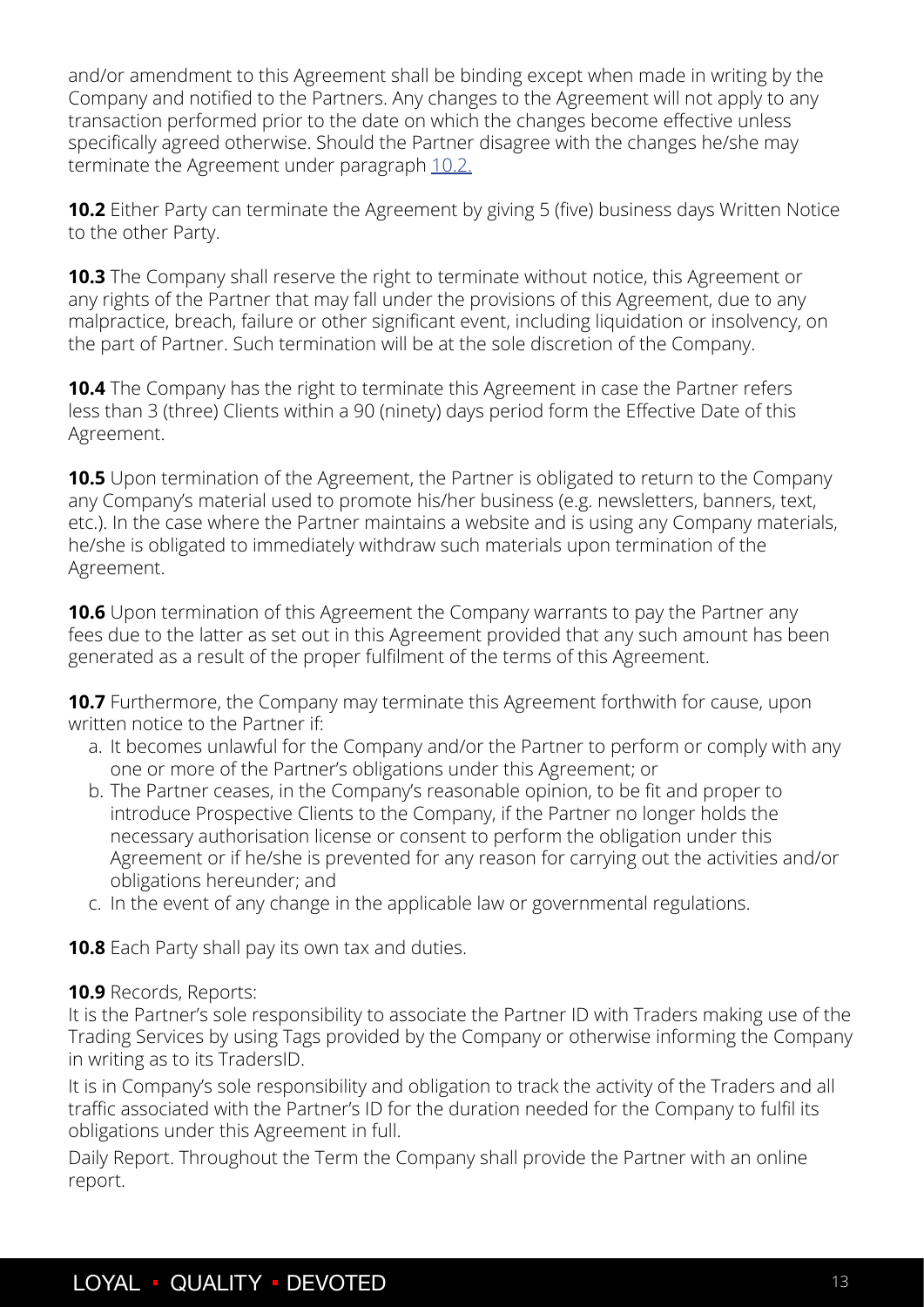<span id="page-13-0"></span>**10.10 Power, Authorization and Validity:** Each Party represents that it has the right, power, legal capacity and authority to enter into and perform its obligations under this Agreement, and all agreements to which the Party is or will be a party that are required to be executed pursuant to this Agreement. The execution, delivery and performance of this Agreement have been duly and validly approved and authorized by the Party's authorized organ (e.g. board of directors).

**10.11 Litigation:** Each party confirms that there is no claim, action, suit or proceeding pending or, to the Party's knowledge, threatened, against the Party at law, in equity, by way of arbitration or before any governmental department, commission, board or agency that might have a material adverse effect on the other Party, nor is the Party aware of any reasonable basis thereof.

## **11. WRITTEN NOTICE**

**11.1** Any Written Notice under this Agreement may be made or given by any of the following means:

- *11.1.1* email;
- *11.1.2* facsimile transmission;
- *11.1.3* post; or
- *11.1.4* Published on Company's Websites.

**11.2** All contact details provided by the Partner, e.g. address, email address or fax number as last notified will be used as applicable.

**11.3** Any such Written Notice will be deemed to have been served:

*11.3.1* if sent by email, within one hour after emailing it, unless a "not sent" or "not received" notice is received from email server;

**11.3.2** if sent by fax, at the completion of transmission during business hours at its destination or, if not within business hours, at the opening of the next period of business hours, but subject to:

**11.3.3** proof by the sender that the sender holds a printed transmission report confirming dispatch of the transmitted notice; and

**11.3.4** The sender not receiving any telephone calls from the recipient within 1 (one) hour from the above time, that the fax has not been received in a legible form.

*11.3.5* if sent by post, seven calendar days after posting it;

**11.3.6** If posted on the Company News Webpage, within one hour after it has been posted.

## **12. PERSONAL DATA AND RECORDING OF TELEPHONE CALLS**

**12.1** The Company may use, store or otherwise process personal information provided by the Partner.

**12.2** By entering into this Agreement, the Partner will be consenting to the transmittal of the Partner's personal data (and/or have obtained consent from individuals working on the Partner's behalf) outside the European Economic Area.

**12.3** The Partner agrees that the Company may pass information about the Partner which the Partner has provided to the Company to help the Company process and/or analyse it as a part of fulfilling Company's obligations under this Agreement. If the Partner does not wish the Partner's personal data to be used for such purposes, the Partner shall give the Company Written Notice.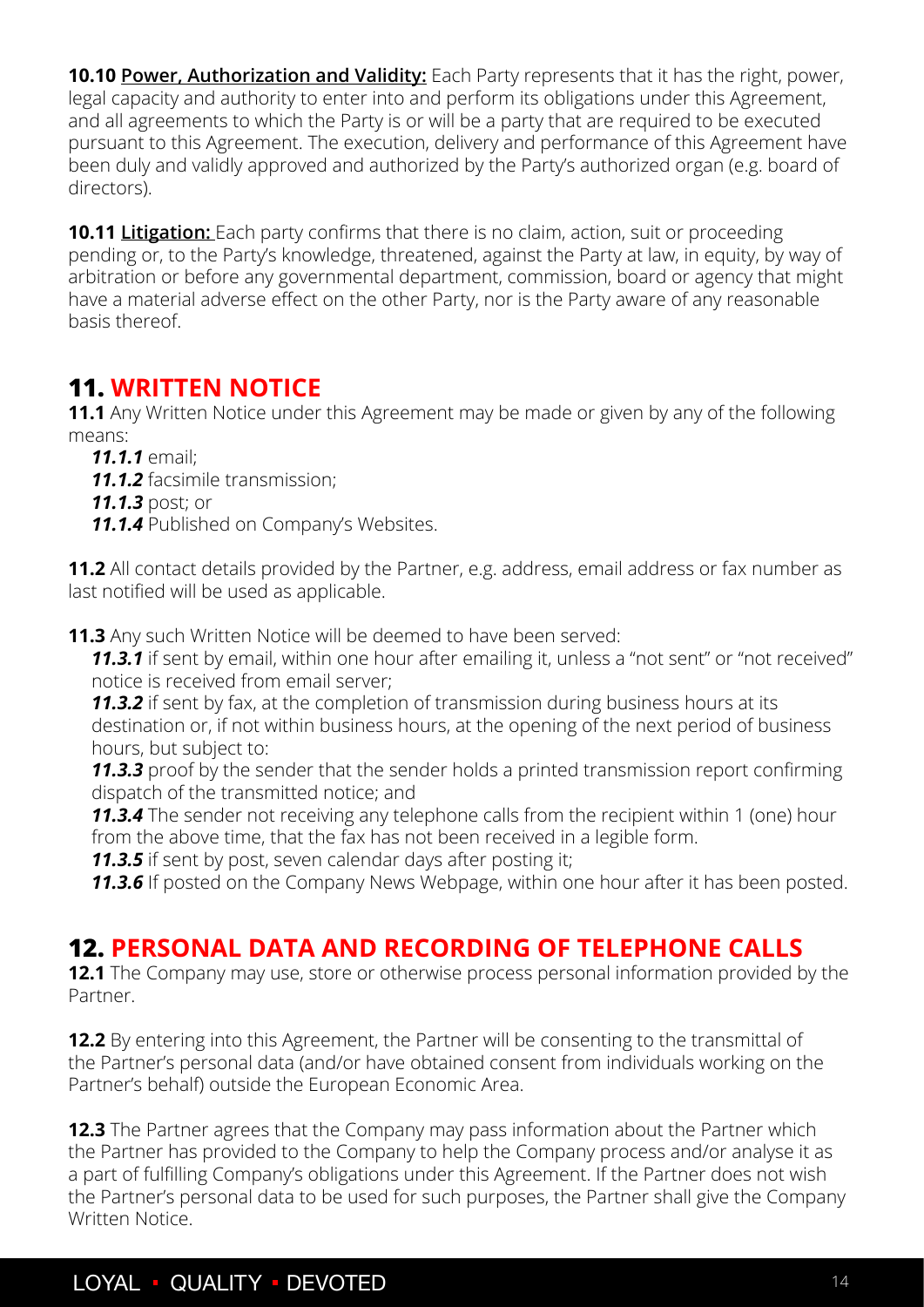<span id="page-14-0"></span>**12.4** Such personal data may also be used for marketing purposes, or to conduct market research for the Company that may use the personal data to bring to the attention of the Partner products and services that may be of interest to the Partner. If the Partner does not wish the Partner's personal data to be held for such purposes, the Partner shall give the Company Written Notice.

**12.5** Telephone conversations between the Partner and Company may be recorded. All instructions received by telephone will be binding as if received in writing. Any recordings shall be and remain the sole property of the Company and will be accepted by the Partner as conclusive evidence of the instructions or conversations so recorded. The Partner agrees that the Company may deliver copies of transcripts of such recordings to any court, regulatory or government authority.

## **13. CONFIDENTIALITY**

**13.1** The information which the Parties hold about Prospective Clients or Existing Clients is confidential and will not be used for any purpose other than as described in this Agreement. Information of a confidential nature will be treated as such provided that such information is not already in the public domain. Information of a confidential nature will only be disclosed to any person other than an associated entity of Company, in the following circumstances:

- where required by law or if requested by any regulatory authority or exchange having control or jurisdiction over the Company or the Partner (or any respective associate);
- to investigate or prevent fraud or other illegal activity;
- if it is in the public interest to disclose such information;
- at the customer's request or with the customer's consent;
- or as provided in the Operative Agreements of the Company.

**13.2** Except as otherwise provided in this Agreement, or as the Company may otherwise consent to in writing, the Partner will keep confidential and not disclose, or make any use of, except for the benefit of the Company, at any time, either during or subsequent to the termination of this Agreement, any Proprietary Information. the Company acknowledges and agrees that any Proprietary Information is given to the Partner in confidence, solely to permit the Partner to fulfil its obligations to the Company under this Agreement, and that such information derives actual or potential economic value by virtue of its confidentiality and nondisclosure to the public or other persons who could obtain economic value from their disclosure or use. The Partner shall not, under any circumstances, deliver, reproduce or allow any Proprietary Information, or any documentation relating thereto, to be delivered to, or used by, any person or entity whatsoever without prior written consent of a duly authorised representative of the Company.

## **14. PROPRIETARY PROPERTY**

**14.1** Subject to terms and conditions of this Agreement, the Company hereby grants to the Partner, for the duration of this Agreement, a non-exclusive and revocable license to use Proprietary Property.

**14.2** Proprietary Property, regardless of the author, shall remain the sole property of the Company and shall be accounted for and returned by the Partner to the Company on demand. It is expressly understood that the Partner's license to the use or possession of Proprietary Property is to fulfil its obligations to the Company under this Agreement and that the Partner has no other right or proprietary interest in the Proprietary Property other than the license provided in this clause.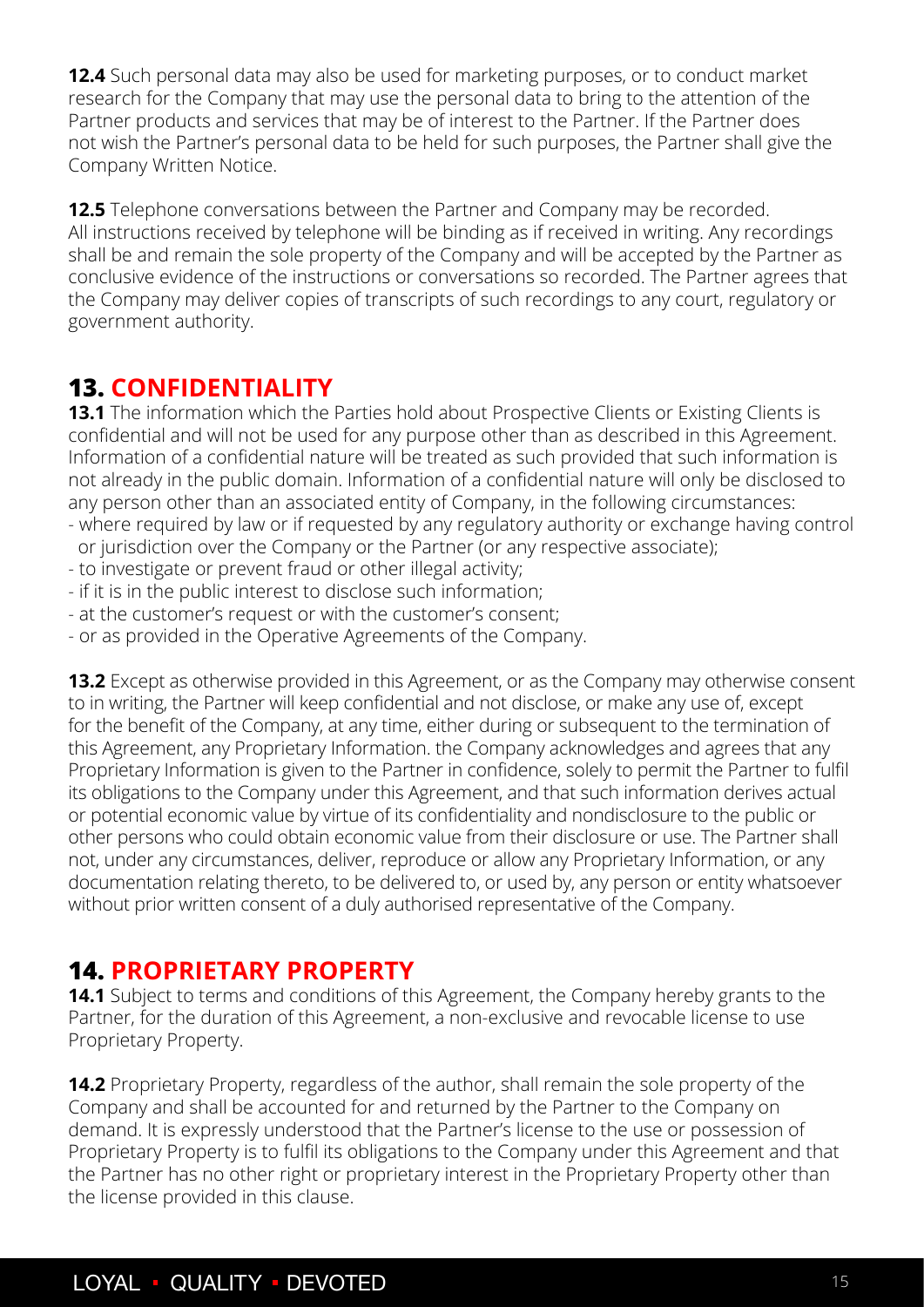<span id="page-15-0"></span>**14.3** In the event of the termination of this Agreement for any reason, the Partner will promptly surrender, and deliver to the Company, Proprietary Property, including but not limited to, all materials, equipment, documents and data pertaining to his/her relationship with, or to any Proprietary Information of, the Company, including all copies thereof.

**14.4** The Partner agrees to indemnify the Company and keep it indemnified at all times against all or any costs, claims, damages or expenses incurred, or for which they may become liable, with respect to any Proprietary Property infringement claim or other claim relating to the provision of services supplied by the Partner to the Company during the course of this Agreement.

## **15. FORCE MAJEURE**

**15.1** Neither Party shall be liable for any breach of its obligations resulting from causes beyond its reasonable control i.e. force majeure events. A Force Majeure Event includes without limitation any act, event or occurrence (including, without limitation, any strike, riot or civil commotion, terrorism, war, act of God, accident, fire, flood, storm, interruption of power supply, electronic, communication equipment or supplier failure, civil unrest, statutory provisions, lock-outs) which, prevents any of the Parties from fulfilling their obligations under this Agreement. Each of the Parties agree to give a Written Notice immediately to the other upon becoming aware of an event of force majeure and such Written Notice shall contain the details of the circumstances giving rise to it.

**15.2** If the Company determines in its reasonable opinion that a Force Majeure Event exists (without prejudice to any other rights under this Agreement) the Company may without prior Written Notice and at any time take or omit to take all such actions as the Company deems to be reasonably appropriate in these circumstances.

**15.3** Neither Party shall have any liability to the other in respect of the termination of this Agreement as a result of force majeure.

## **16. LIMITATION OF LIABILITY**

IN NO EVENT WILL THE COMPANY BE LIABLE TO THE PARTNERS OR THE PARTNERS TRADERS AND\OR ANY THIRD PARTY ENGAGING DIRECTLY OR INDIRECTLY WITH COMPANY'S TRADING SERVICES AND NO PARTY WILL BE ENTITLED TO RECOVER FROM THE COMPANY ANY INCIDENTAL, CONSEQUENTIAL, INDIRECT, SPECIAL OR PUNITIVE DAMAGES (INCLUDING, WITHOUT LIMITATION TO, DAMAGES FOR LOSS OF BUSINESS, LOSS OF PROFITS OR LOSS OF USE), WHETHER BASED ON CONTRACT, TORT (INCLUDING, WITHOUT LIMITATION, NEGLIGENCE) OR ANY OTHER CAUSE OF ACTION RELATING TO THE COMPANY TRADING SERVICES OR OTHERWISE RELATING TO THIS AGREEMENT, EVEN IF EITHER PARTY HAS BEEN INFORMED OR SHOULD HAVE KNOWN OF THE POSSIBILITY OF SUCH DAMAGES. IN ANY EVENT, THE COMPANY LIABILITY TO THE PARTNER UNDER THIS AGREEMENT FOR ANY REASON WILL BE LIMITED TO THE AMOUNTS PAID TO THE PARTNER BY THE COMPANY DURING THE PREVIOUS MONTH PERIOD PRECEDING THE EVENT GIVING RISE TO THE CLAIM FOR DAMAGES. THIS LIMITATION APPLIES TO ALL CAUSES OF ACTION IN THE AGGREGATE, INCLUDING BUT NOT LIMITED TO BREACH OF CONTRACT, BREACH OF WARRANTY, NEGLIGENCE, STRICT LIABILITY, MISREPRESENTATION AND OTHER TORTS.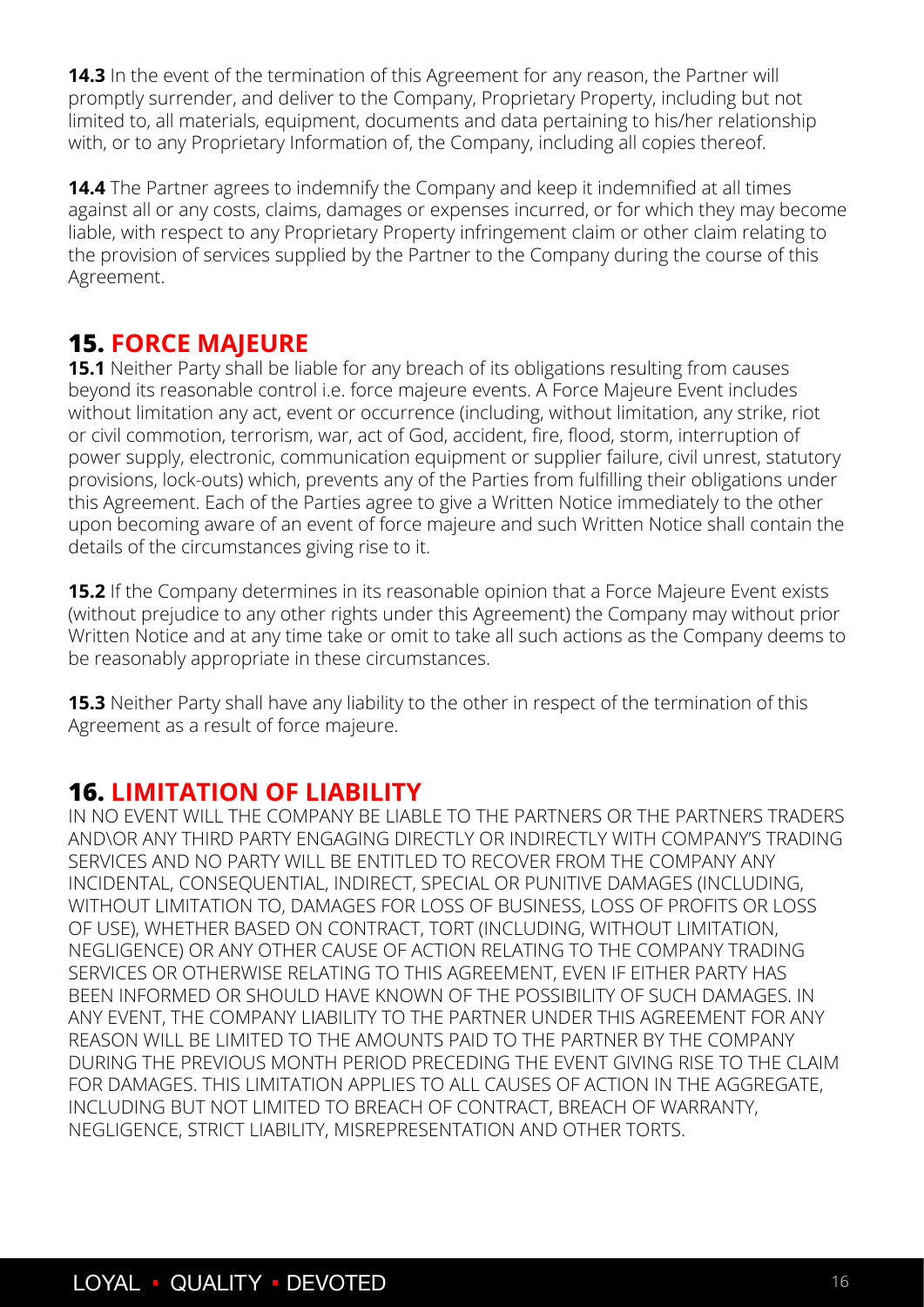## <span id="page-16-0"></span>**17. INDEMNITY**

The Partner agrees to hold and keep the Company indemnified against all actions, suits, claim, demand, settlement, recovery, costs and expenses which the Company may incur and which may have arisen directly or indirectly from the Partner's act, omission, misrepresentation or negligence, failure to cooperate with the Company's request or out of the breach of this Agreement.

## **18. GOVERNING LANGUAGE**

This Agreement as well as any additional agreement hereto (both present and future) are made in English language. Any other language translation is provided as a convenience only.

In the case of any inconsistency or discrepancy between original English texts and their translation into any other language, as the case may be, original versions of English shall prevail.

### **19. GOVERNING LAW AND JURISDICTION**

This Agreement shall be governed by and construed in accordance with the laws of Marshall Islands without regard to conflict of laws. Exclusive jurisdiction in any action or proceeding arising out of or relating to this Agreement and Appendices will be placed in the relevant courts residing in Marshall Islands ("Jurisdiction Courts"). Each of the Parties hereby irrevocably and unconditionally waive, to the fullest extent they may legally and effectively do so, any objection which they may now or hereafter have to the laying of venue of any such action or proceeding in any such Jurisdiction Courts, and waive, to the fullest extent permitted by law, the defence of an inconvenient forum to the maintenance of such action or proceeding in any such Jurisdiction Courts.

## **20. DISPUTE RESOLUTION**

**20.1** In case there is any dispute arising out of or in connection with fulfilling the Agreement, the Parties shall do their best to settle such situations by means of negotiations.

**20.2** In any case, before an action can be instituted in the court, the Parties shall undertake to observe claim. The claim shall be delivered by the injured Party within 5 (five) days from the time this Party knew or should have known of the fact that its rights were violated.

**20.3** Claims in respect of lost profit shall not be considered.

**20.4** All claims shall be sent by e-mail to the address: partners@lqdfx.com.

**20.5** The Partner's claim shall be considered within 10 (ten) business days.

**20.6** The Company reserves the right to update the above terms at any given time, without prior notice.

## **21. ASSIGNMENT**

The Partner will not assign any rights or obligations guaranteed under this Agreement to a third party without the prior consent of the Company.